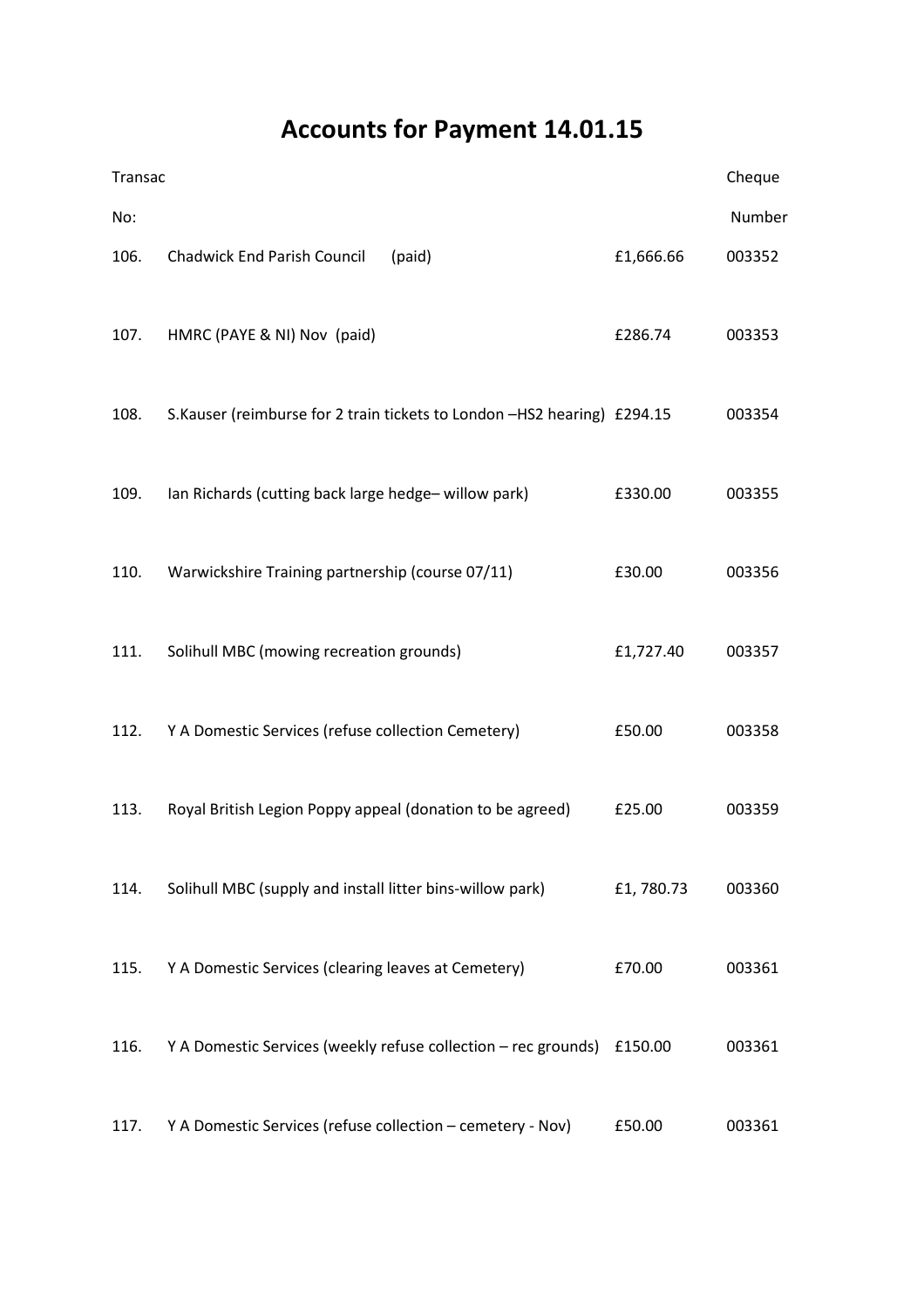| 118. | Y A Domestic Services (weekly litter pick - willow park Nov)         | £100.00   | 003361 |
|------|----------------------------------------------------------------------|-----------|--------|
| 119. | Diane Malley (Internal Audit)                                        | £105.00   | 003362 |
| 120. | Arden Self Storage Ltd (storage of documents)                        | £1,080.00 | 003363 |
| 121. | Y A Domestic Services (refuse collection - Cemetery)(Dec)            | £50.00    | 003364 |
| 122. | Y A Domestic Services (refuse collection - rec grounds Dec)          | £200.00   | 003364 |
| 123. | Y A Domestic Services (clearing leaves for new year and Xmas) £70.00 |           | 003364 |
| 124. | HMRC (PAYE & NI) Dec                                                 | £286.74   | 003365 |
| 125. | 2gee design (website)                                                | £22.23    | 003366 |
| 126. | Balsall Common Village Hall (hire of room)                           | £238.00   | 003367 |
| 127. | <b>B.D Ball (winter planting)</b>                                    | £450.00   | 003368 |
| 128. | Liz Macdonald (expenses - see claim form)                            | £23.00    | 003369 |
| 129. | S.Kauser (expenses & mileage - see forms)                            | £168.35   | 003370 |
| 130. | <b>Viking Direct (stationery)</b>                                    | £121.22   | 003371 |

## Direct Debits/Standing Orders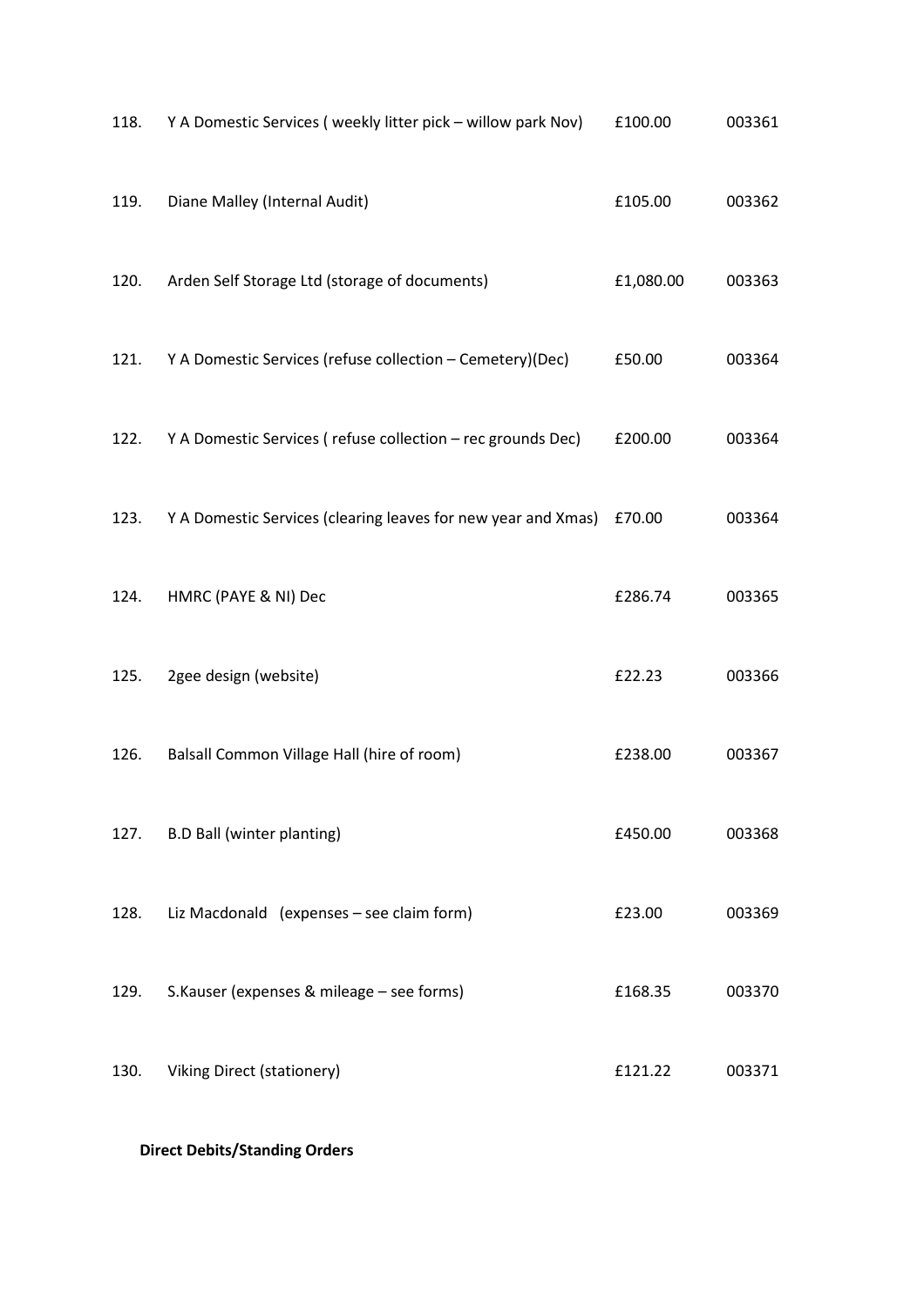| 131. | Clerks salary (Nov)                                             | £       |
|------|-----------------------------------------------------------------|---------|
| 132. | West Midlands Pension Fund<br>(Nov)                             | £286.90 |
| 133. | Mainstream Digital (inv- 658419 - quarterly phone line Nov-Feb) | £57.96  |
| 134. | Mainstream Digital (inv-658290 - quarterly CCTV line Nov - Feb) | £56.95  |
| 135. | Fortress (Waste removal - Cemetery/recreation grounds Nov)      | £123.70 |
| 136. | Clerks salary (Dec)                                             | £       |
| 137. | West Midlands Pension Fund (Dec)                                | £286.90 |
| 138. | Fortress (Waste removal - Cemetery/recreation grounds Dec)      | £123.70 |
| 139. | Mainstream Digital (inv 662982 - call charges Dec)              | £1.26   |
| 140. | Fortress (Waste removal - Cemetery/recreation grounds Jan)      | £123.70 |
| 141. | Clerks salary (Jan)                                             | £       |
| 142. | West Midland Pension Fund (Jan)                                 | £286.90 |

### Invoices Raised